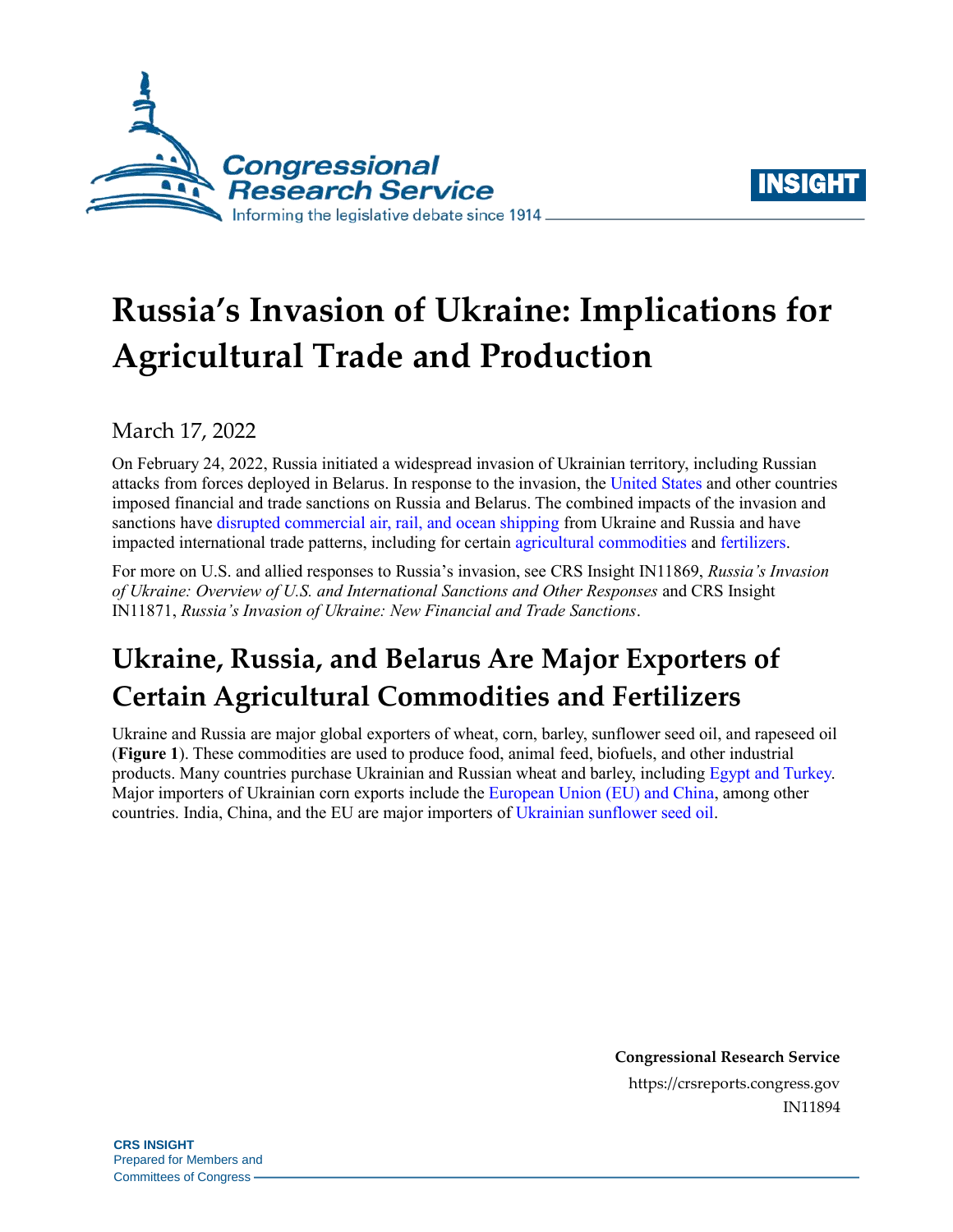

<span id="page-1-0"></span>**Figure 1. Ukrainian, Russian, and U.S. Exports for Selected Agricultural Commodities**

**Sources:** CRS using data from U.S. Department of Agriculture (USDA), Foreign Agricultural Service, *Grain: World Markets and Trade*, updated March 2022; and *Oilseeds: World Markets and Trade*, updated March 2022.

**Notes:** The 2021-2022 marketing year is crop-specific and covers the 12-month period starting at harvest time. Typically, the United States is not a major exporter of barley, sunflower seed oil, or rapeseed oil.

Farmers in most countries apply a mixture of fertilizers rich in nitrogen, potassium, and phosphorus to increase crop yields. Russia and Belarus are the second- [and third-largest producers](https://www.wsj.com/livecoverage/russia-ukraine-latest-news-2022-03-01/card/russian-invasion-threatens-disarray-for-farmers-fertilizer-supplies-TLdX3YKW32ZoFGYYoais) of potash—the main ingredient in potassium-rich fertilizers. Russia also is a major producer and exporter of [nitrogen fertilizers](https://www.tfi.org/content/statement-russia-ukraine-conflict)  [and phosphates.](https://www.tfi.org/content/statement-russia-ukraine-conflict) Many countries purchase fertilizer exports and raw materials for fertilizer production from Russia and Belarus, including [Brazil,](https://www.fas.usda.gov/data/brazil-brazil-agriculture-seeks-remedies-potential-fertilizer-disruptions) [India,](https://www.fas.usda.gov/data/india-russias-invasion-ukraine-impact-fertilizer-supply-and-use-indias-agricultural-sector) and [the EU.](https://www.euractiv.com/section/agriculture-food/news/eu-sanctions-on-belarus-target-key-fertiliser-amid-rising-input-prices/)

### **Initial Impacts on International Markets and Trade**

Daily U.S. wheat futures prices in early 2022 generally were higher than they had been for most of 2019- 2021 for a variety of reasons, including drought in the United States and Canada, increased demand from China and other countries, the continuing impacts of the Coronavirus Disease 2019 (COVID-19) pandemic, and other factors (**[Figure 2](#page-2-0)**). These factors similarly affected daily futures prices for corn. After the Russian invasion, wheat prices increased to [record high levels](https://www.bloomberg.com/news/articles/2022-03-07/wheat-climbs-nearer-to-record-as-ukraine-supply-paralyzed-by-war) and corn prices increased.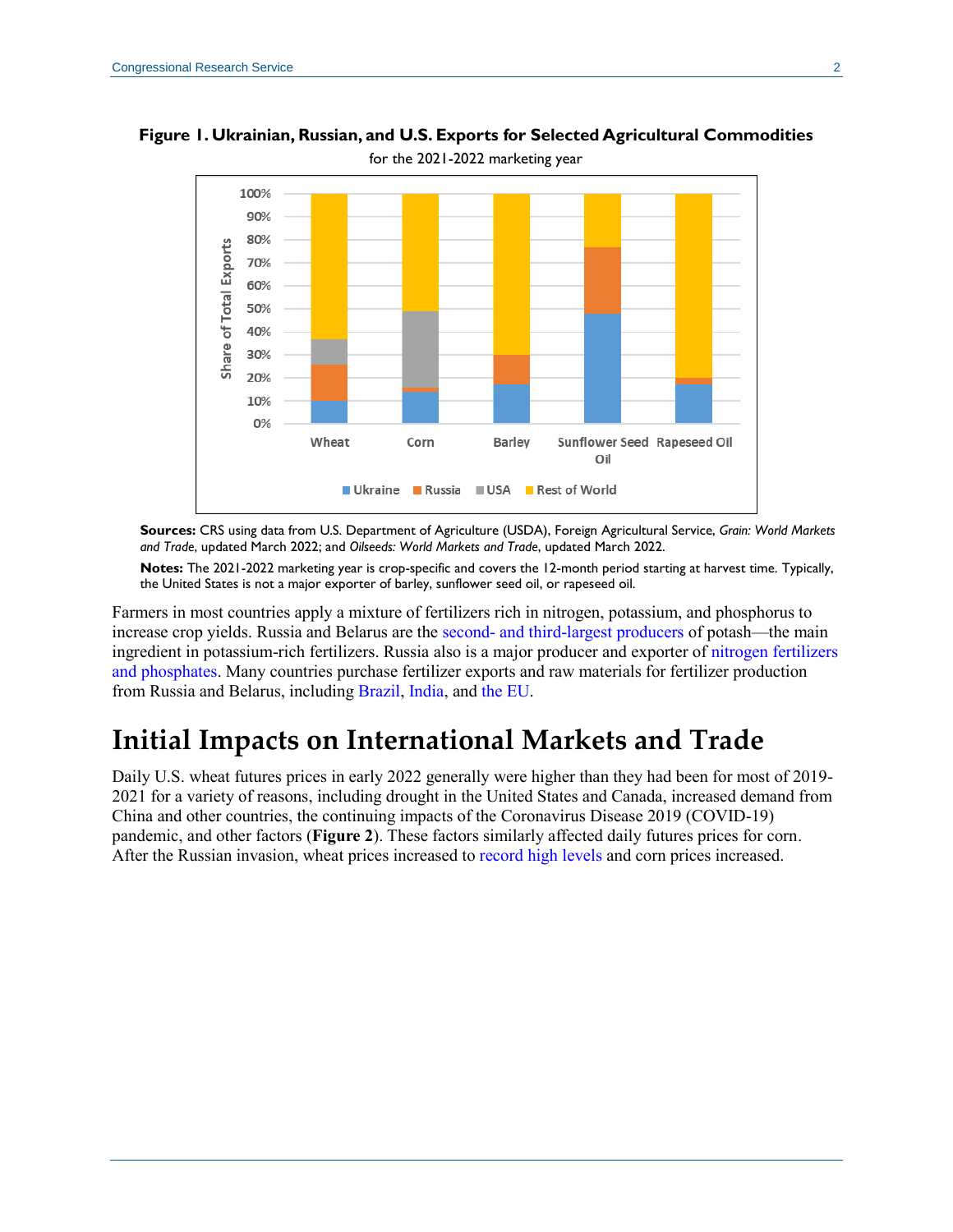

<span id="page-2-0"></span>**Figure 2. Daily Closing Prices for U.S. Corn and Wheat Futures Contracts**

**Source:** CRS using data from Nasdaq.com, downloaded on March 14, 2022. **Note:** Prices are for wheat and corn futures contracts traded on the Chicago Board of Trade and not adjusted for inflation.

Much of the planned wheat and corn exports from Ukraine and Russia for the 2021-2022 marketing year [had been exported](https://apps.fas.usda.gov/psdonline/circulars/grain.pdf) prior to the invasion. The war has diminished exports through the Black Sea, the major shipping route for Ukrainian and Russian grains, although Russia maintains grain exports through the Caspian Sea. The majority of Ukrainian rapeseed and rapeseed oil exports for the 2021-2022 marketing year [had been exported](https://apps.fas.usda.gov/psdonline/circulars/oilseeds.pdf) prior to the invasion, however exports of sunflower seed and related products have been [impacted by port and processing facility closures.](https://apps.fas.usda.gov/psdonline/circulars/oilseeds.pdf)

In its [March 2022 forecast](https://www.usda.gov/oce/commodity/wasde/wasde0322.pdf) issued after the Russian invasion, USDA projected that global use of wheat, corn, and oilseeds will increase, and end-of-year carryover stocks will decrease relative to prior marketing year levels. As a result, global stocks-to-use ratios will decline for the 2021-2022 marketing year relative to prior marketing year levels (**[Table 1](#page-2-1)**). Market prices tend to increase as stocks-to-use ratios decrease. USDA projected that Australia and India will expand wheat exports, the United States and India will expand corn exports, and Australia and Canada will expand barley exports. USDA also projected that some importers of sunflower seeds and oils may offset reduced supply of these commodities with additional purchases of other oil seeds.

<span id="page-2-1"></span>

| $v_1$ man noonly $v_2$                  |                                         |                                         |  |
|-----------------------------------------|-----------------------------------------|-----------------------------------------|--|
| <b>Stocks-to-Use Ratio</b><br>2019-2020 | <b>Stocks-to-Use Ratio</b><br>2020-2021 | <b>Stocks-to-Use Ratio</b><br>2021-2022 |  |
| 38%                                     | 37%                                     | 36%                                     |  |
| 27%                                     | 26%                                     | 25%                                     |  |
| 22%                                     | 23%                                     | 20%                                     |  |
|                                         |                                         |                                         |  |

| Table 1. Global Stocks-to-Use Ratios for Wheat, Corn, and Oilseeds |  |
|--------------------------------------------------------------------|--|
| hy markating yoar                                                  |  |

**Source:** CRS calculations using data from USDA World Agricultural Supply and Demand Estimates, WASDE-622, March 9, 2022.

**Notes:** Values for the 2020-2021 marketing year are USDA estimates, and values for the 2021-2022 marketing year are USDA projections. Stocks-to-use ratios are the ratio of end-of-year carryover stocks to annual consumption for all uses